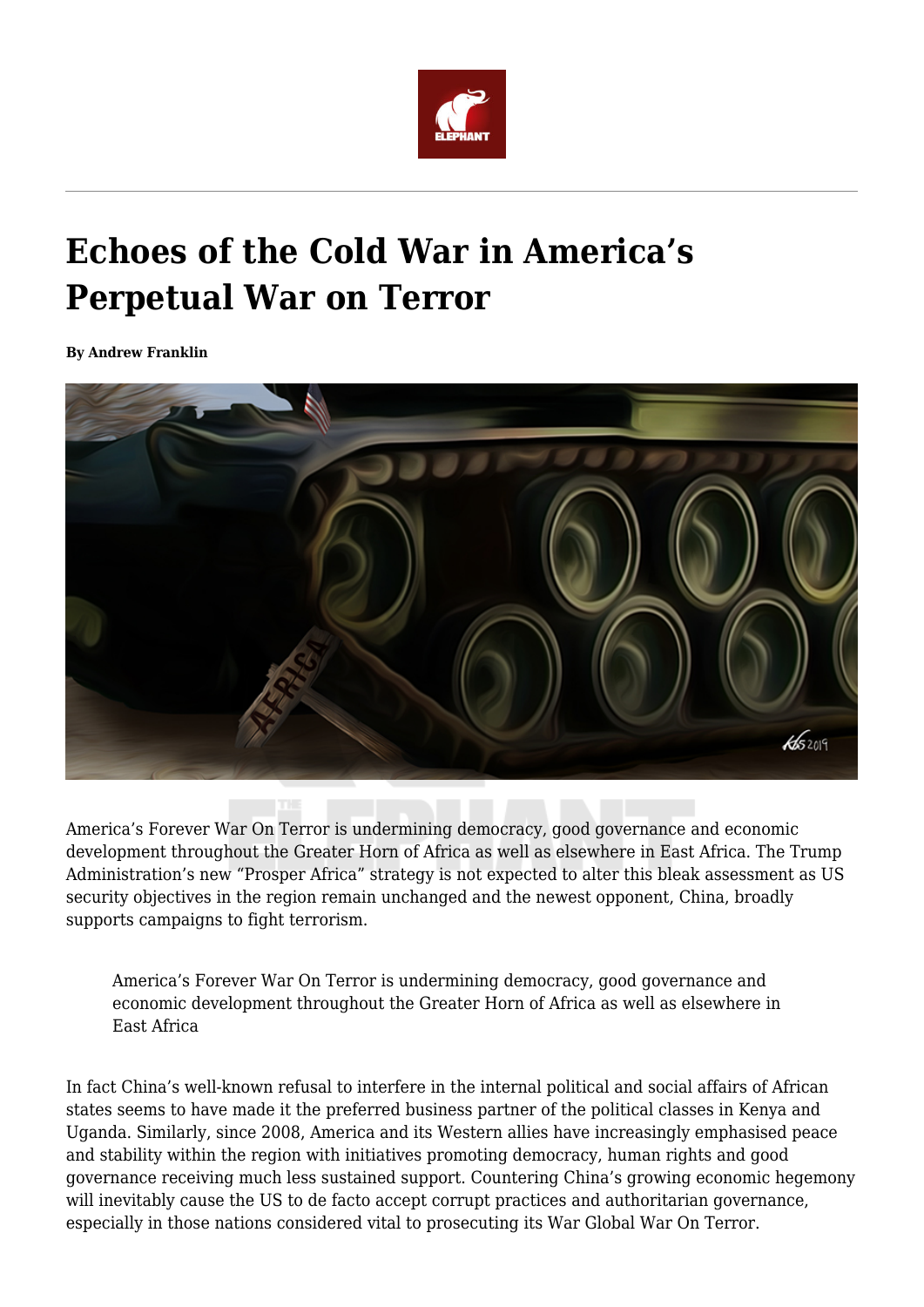The United States has made fighting terrorism the new litmus test for nations seeking good relations. The overarching priority to defend the homeland ultimately colors everything America does regardless of what America says. Since 9/11 "Jihadist Terrorism" has been elevated globally to the same threat level previously accorded to Communism prior to the fall of the Berlin Wall in 1989. The establishment of Africom, a separate Pentagon entity specifically tasked with promoting US security interests in "Black" Africa, has seen the growth of a network of American military facilities across the continent. Troop numbers are estimated to be in excess of 7000 permanent personnel with 4,000 deployed to the Horn of Africa.

Although too soon to tell, it is likely that Trump's shock directives to withdraw all forces from Syria and 7,000 soldiers from Afghanistan will soon be applied to American boots on the ground in and around Africa with uncertain consequences to his new Africa policy and the myriad anti-terror operations being conducted with European and African armed forces across the Sahel.

Over the second half of the  $20<sup>th</sup>$  Century, US relations with the African continent were informed by the contest between capitalism and communism. Characterised as the Cold War, for more than four decades following the end of the second World War, heavily armed alliances faced off under the nuclear umbrella of mutually assured destruction courtesy of the US and Soviet Russia. This bipolar world was well established by the 1960s when Britain, France, Belgium and Italy granted political independence to their colonies, leaving Portugal – a NATO member- and white ruled Southern Rhodesia engaged in low-level counter insurgencies with indigenous liberation movements. These were often Marxist in orientation and intermittently supported by the newly independent members of the Organization of African Unity (OAU) as well as by Communist China and Cuba. South Africa, independent under white rule since 1910, and its de facto colony of Southwest Africa(now Namibia) became increasingly isolated politically as Apartheid was systematically implemented and entrenched.

China's well-known refusal to interfere in the internal political and social affairs of African states seems to have made it the preferred business partner of the political classes in Kenya and Uganda.

Africa's Cold War experience had few redeeming features; existing patterns of economic underdevelopment, social dependency, authoritarianism, impunity, endemic corruption and disrespect for human rights and international legal norms, can be directly attributed to postindependence great power competition. Neither the US nor the Soviet Union had any colonial history or legacies on the continent to either make amends for or to protect. From their perspective, African states after 1960 were pawns in a great game whose center of gravity was elsewhere. Unlike the former colonizers, neither had long-term plans for economic exploitation. Modern roads, rail lines, airports and the like were afterthoughts, designed to gain influence with national elites reflected in UN General Assembly votes and access to militarily vital ports and airfields. As a result, neither bothered with grand strategies to guide operations on the continent, each leaving it to relatively small groups of security-oriented bureaucrats and careerists.

Communist China also carried influence in Africa by supporting revolutionary movements battling white minority regimes in Southern Africa, including building the Tanzania-Zambia Railroad linking the Copperbelt to Dar es Salaam to lessen the dependence of Frontline States on Pretoria. The railway had little economic impact although it garnered much [political support for Mainland China](http://etheses.whiterose.ac.uk/5047/1/Colin%20Alexander.pdf) in its campaign to supplant Taiwan on the UN Security Council and as rifts grew between Beijing and Moscow.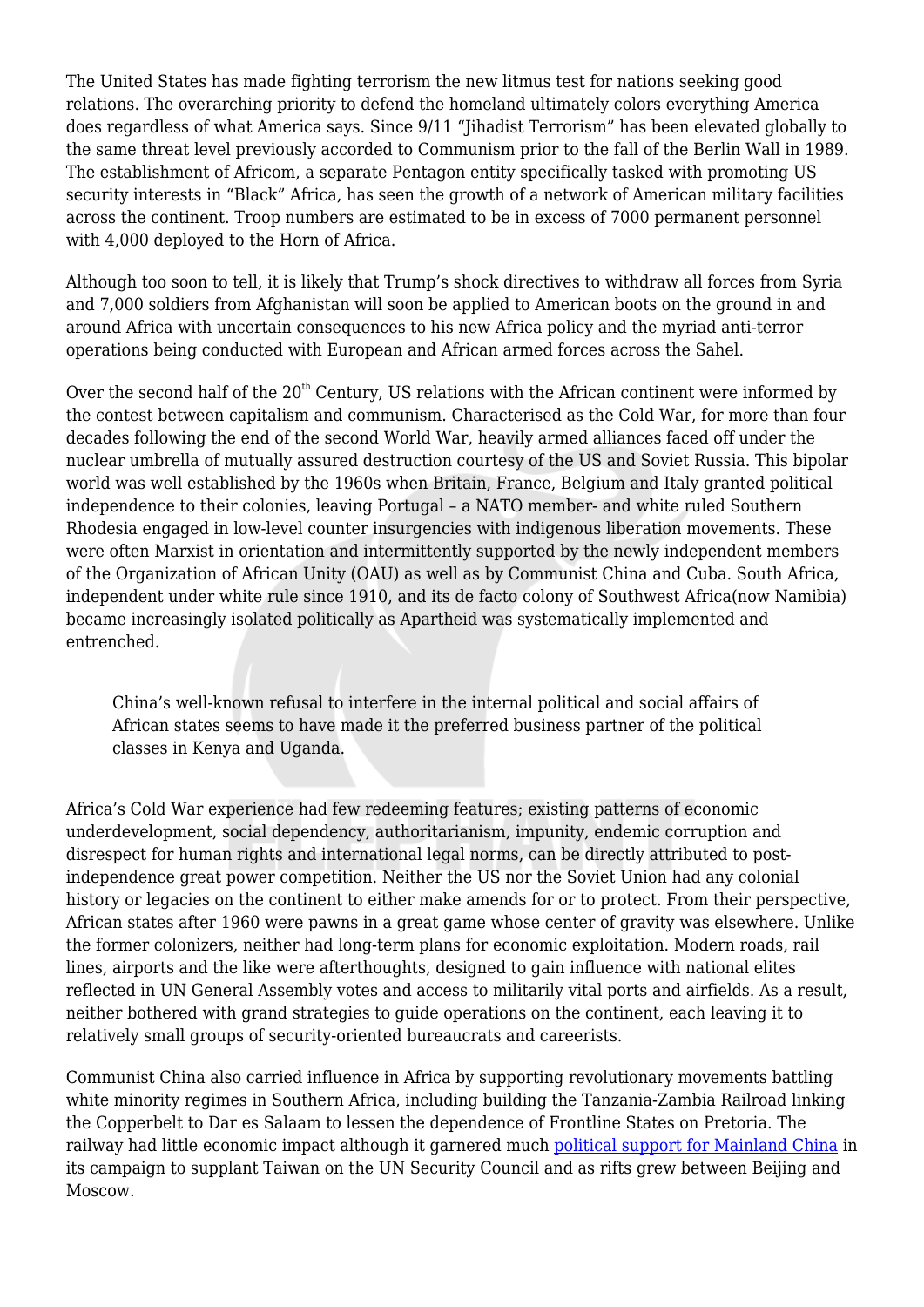Though done to support somewhat reactionary national objectives (e.g. to counter the spread of communism across Africa), US activities still reflected a sincere belief that Africans could be rapidly won over to the "American Way of Life" that included free enterprise, competition, labor union organization, participatory democracy and adherence to the rule of law. To that end, America generally employed soft power to win friends and influence national elites; relatively large amounts of money were spent by USAID on programs focusing on agriculture, policing, health, democracy, rural development, enterprise development, civil service management and administration. US-based multinational corporations like General Motors, Firestone, Kodak, Bank of America and IBM, many of which historically operated in southern Africa, were encouraged to expand their presence across the newly independent nations, often in direct competition with colonial-era trading establishments. All manner of cultural exchanges took place and reading rooms and libraries were opened as thousands of Africans were welcomed to study at American institutions of higher learning.

During the first decade after independence, formal military ties were limited to traditional partners Ethiopia and Liberia although access to Mombasa was negotiated for US Navy shipping. Washington generally left military affairs in their respective former colonies to the British, French and Belgians–who all kept significant commercial and financial stakes in their former possessions and maintained varying degrees of political and military relationships – and cooperated with Pretoria in the defense of the strategic trade routes around the Cape of Good Hope between the South Atlantic and Indian Ocean. America studiously avoided mentioning increasing Soviet Bloc involvement in liberation wars to overthrow Portuguese colonial regimes in Angola, Mozambique and Guinea-Bissau and seemed willing to overlook Moscow's support via Zambia for armed groups gearing up to fight the white minority regime in Rhodesia as well as for desultory ANC activities to promote armed struggle in South Africa.

The Soviet Union, its Warsaw Pact partners and Cuba were generally unable to compete with American soft power-with the notable exception being university scholarships and cultural exchanges heavy on Marxist Leninist ideology. They however exercised hard power whenever opportunities presented themselves. Soviet bloc military equipment and technical advisors were liberally provided to southern African liberation movements, leftwing rebels in the Congo, Tanzania, and Uganda and critically to Somalia after Gen Siad Barre overthrew its civilian government in 1969.

Somalia tragically illustrates the legacy of how a local elite manipulated Cold Warriors to achieve local objectives albeit not always successfully. Hard power from the Soviet bloc was deployed to Somalia on a scale not previously seen in Africa: the Somali National Army was reorganized on Soviet lines and comprehensively reequipped with tanks and armored vehicles and motorized artillery complete with Red Army advisers at all levels of command; the Air Force was gifted modern aircraft. The Stasi, East Germany's secret police, took over internal security and Cuban experts arrived to provide development assistance, paramilitary training and political indoctrination as well as to handle military assistance that began flowing to Marxist-oriented Eritrean liberation movements. Communism had arrived at the Heart of the Horn of Africa to threaten the interests of the United States and its local allies; nothing has ever really been the same since.

From an American perspective, Africa in the 1970s was fraught with challenges. Portugal withdrew from its colonies leaving behind Marxist governments that permitted their territories to be used by Soviet/Cuban/Chinese supported revolutionaries launching wars of liberation against Zaire's longstanding western ally Mobutu Sese Seko, South African-occupied Namibia and the white minority regime in Rhodesia. The closure of the Suez Canal in 1973 and the 1979 overthrow of the Shah of Iran meant that [the Cape of Good Hope](https://www.jstor.org/stable/pdf/40971797.pdf?refreqid=excelsior%3Ac06d1cd347e8212380ef59f7b3ddc9d3) became irreplaceable for the transit of the west's oil supplies, making stability in South Africa more of a priority than the ending of apartheid. Pretoria cast the victory of Soviet hard power in Somalia and elsewhere in Africa against United States'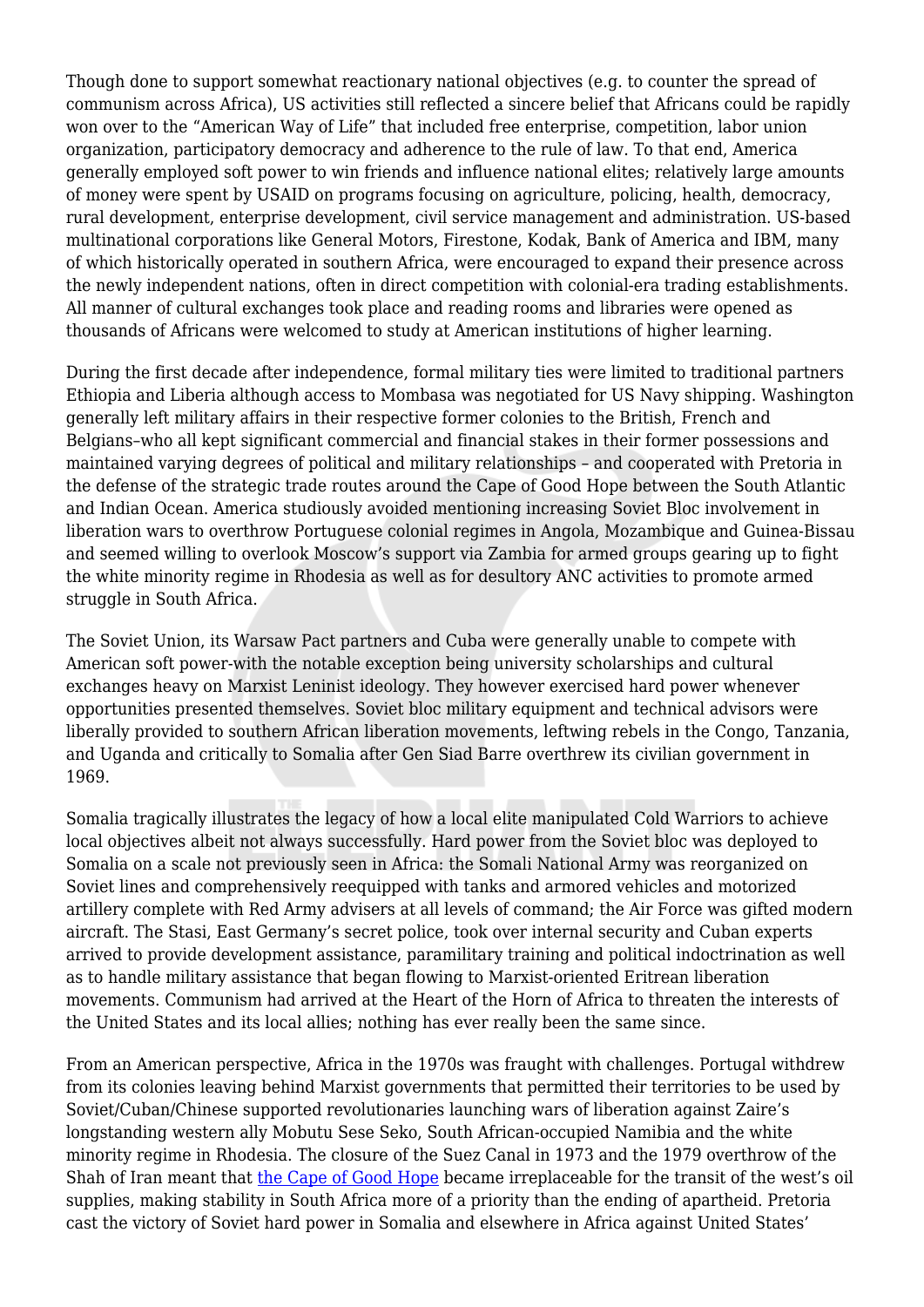seeming to retreat from Asia and the Middle East, to influence conservative opinion in the US, UK and other western states to go slow on implementing anti-apartheid sanctions, acquiesce in the continued occupation of Namibia, maintain significant financial and military links and cooperate on areas of mutual interest, including suppressing communist terrorism at home and abroad.

By 1980 the US began to adopt a more muscular military-oriented approach in its dealings with the political classes in many African states. When America's long-time friend, Emperor Haile Selassie, was overthrown by Marxist military officers, the Soviet Union switched its support from Somalia to the much more populous Ethiopia and the US magically befriended Siad Barre, "Scientific Socialism", secret police and all! American military assistance and support flowed to Eritreans fighting the Marxists in Addis Ababa, Mobutu in Zaire as well as to any state actively committed to defeating the global threat of Soviet communism; Soviet hard power was displayed in Angola by the deployment of thousands of Cuban troops to prop up the MPLA regime. Kenya was viewed as a reliable ally of the West mainly because of its stability and relatively developed capitalist economy; little concern was raised as political repression increased, corruption escalated and government functions atrophied and deteriorated. Kenya's strategic location within a nasty neighborhood and its continued security cooperation with the US and UK allowed its government to influence conservative politicians and business interests to discourage sustained criticism of its domestic politics or backsliding on human rights and economic development. Nevertheless as the Cold War began to wind down in Europe beginning in 1987 and all Soviet troops completed their withdrawal from Afghanistan in February 1989 American policies in much of Africa began to "soften" with emphasis shifting to matters of good governance, economic liberalization, media freedom, democracy and human rights.

Looking back from the vantage point of 2019 it is fair to describe the years 1989/1990 as the time when the US began putting principle before pragmatism; without the perceived existential threat of Communism, Washington was free to push Pretoria to grant independence to Namibia, to stop destabilizing Marxist governments in neighboring states and to open negotiations with the ANC to end apartheid and bring real democracy to South Africa. Within the Greater Horn of Africa, Washington reduced security assistance to the Siad Barre regime in Somalia and began normalizing relations with the Marxists in Addis Ababa, eventually facilitating regime change with selfdetermination for Eritrea.

The appointment in 1989 of conservative journalist, Smith Hempstone, as US Ambassador in Nairobi put an end, albeit not completely, to the Moi Government's increasingly repressive and kleptocratic free ride in the final decade of the Cold War. Hempstone had solid Cold War credentials, having served as a Marine Corps officer in Korea, after which he pursued his journalism career in late 1950s early 1960s in East and Central Africa, reporting extensively on trouble spots from Katanga to Zanzibar. He was a lifelong Republican who believed in free enterprise, democracy and American exceptionalism: he eschewed diplomatic niceties and disdained State Department protocols and bureaucracy which he saw as little more than self -serving careerism. His obduracy and willingness to speak truth to power at State House curbed many of the excesses of KANU, midwifed the reintroduction of multiparty politics and increased freedom of expression in Kenya and across East Africa.

The collapse of the Soviet Union also put an end to the many variants of Marxist economics and African Socialism notionally practised by governments throughout Africa. Exchange controls, import licenses, price controls, state monopolies and confiscatory taxation policies were seriously examined and significantly liberalized especially in Kenya during the 1990s; Foreign Direct Investment (FDI) was viewed as a means of sustainably growing national economies with substantial job creation being an intended outcome. Make no mistake: US businesses were expected to benefit from the opening up of the Kenyan market including displacing long established British and other European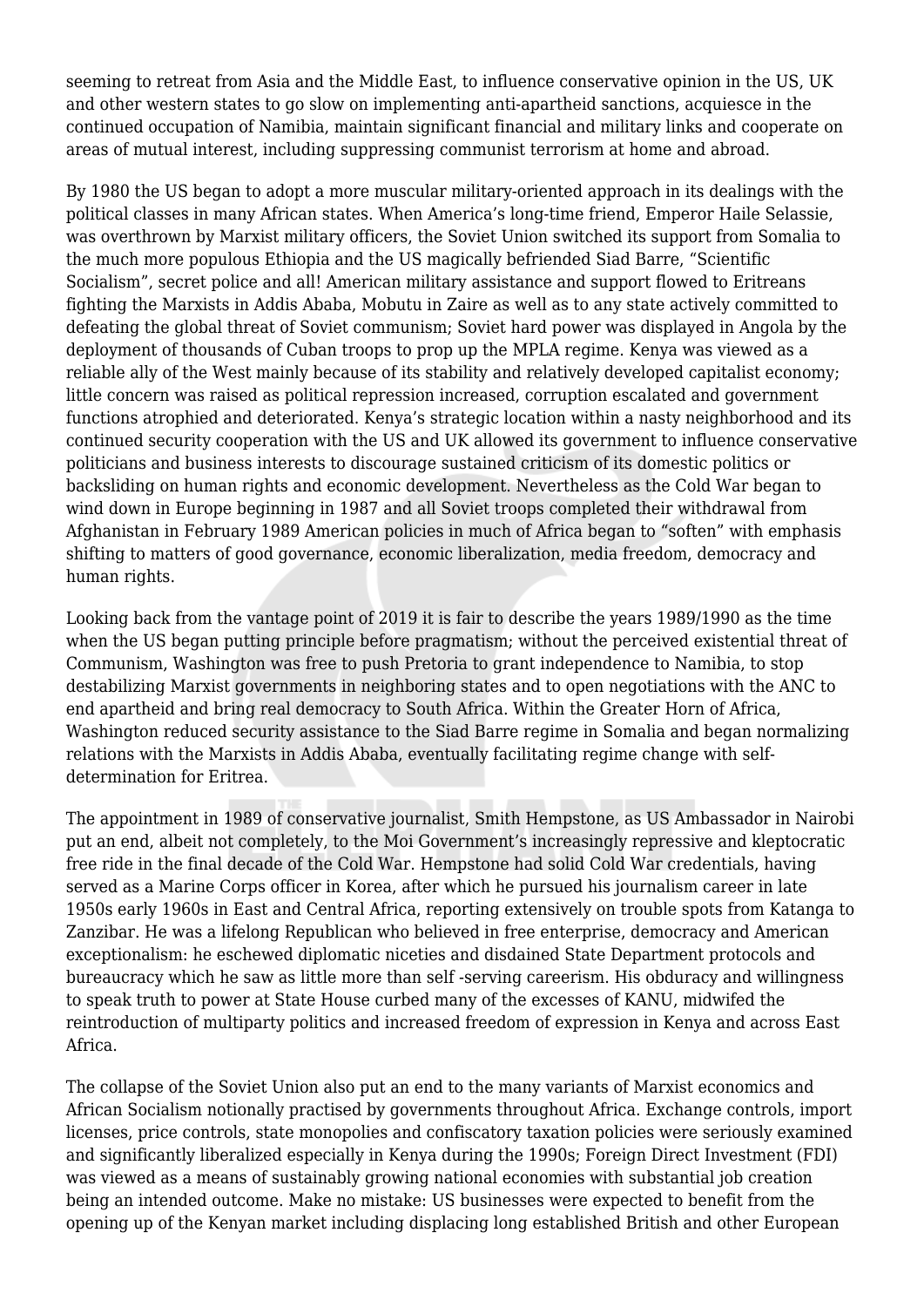commercial interests; China was not even considered as a player since Beijing had only abandoned Communism in 1988 and its economy was still mired in overly centralized state controls. The prevailing view of export-led trade as the engine of overall economic development ala the Asian Tigers culminated in the introduction by Washington of the African Growth and Opportunity Act (AGOA) in 2000. Under AGOA qualifying African countries can export into the US duty-free some 6,400 products ranging from textiles to cars and agricultural consumables of all sorts; the program emphasizes value addition and development of value chains thereby creating jobs as well as enhancing the sort of infrastructure needed to produce goods to be shipped to 360 million Americans.

Looking back from the vantage point of 2019 it is fair to describe the years 1989/1990 as the time when the US began putting principle before pragmatism

After Smith Hempstone's departure in 1993, Kenya and other states in the region continued to attract American aid and investment focused mainly on health, welfare, commerce and human rights. Kenya retained its perceived position as an "island of peace" and order in an increasingly disorderly region: genocide in Rwanda, famine and civil war in South Sudan, warlordism and famine in Somalia all made the country the prime location for humanitarian relief activities on a massive scale. Election related ethnic clashes in 1992/3 and 1997 were dismissed by western agencies as unfortunate byproducts of the new democratic dispensation. American diplomats avoided confrontation with Nairobi's ruling elite and became noticeably weary of opposition disunity and fractiousness. The first General Election after 9/11 was lauded as a notable victory for democracy as an unusually unified Opposition peacefully removed the former ruling party KANU from power at the end of 2002. The new leaders led by President Mwai Kibaki said all the right things and seemed to be pursuing much needed reforms at least until the wheels started coming off in early 2004 and the new regime fell apart in 2005, amidst power wrangling over the details of a much needed new constitution and the emergence of corruption on a grand scale. By this point in time America's Global War On Terror had taken center stage in the foreign policy and security establishments not only in Washington but also London, Paris, Berlin and the capitals of other "Western/European" allied nations. Good governance took a back seat to fighting terror. Doing business in Kenya, Uganda and elsewhere around Africa became noticeably more difficult and the global financial crisis of 2008 effectively put an end to the expansion of American business activities. Meanwhile, less than two decades after renouncing Communism in favor of policies encouraging individual accumulation of wealth, China was aggressively pursuing commercial opportunities throughout Africa.

The Global War On Terror had institutionalized a hands off approach to domestic affairs as diplomats asserted respect for sovereignty even as elections were mismanaged, corruption skyrocketed, security forces' abuses and inefficiency increased and economies tanked. China soon became the major source of funds for infrastructure development and China continues to run huge trade surpluses with Kenya and other countries in the Horn of Africa.

The last two US ambassadors to Kenya illustrate the centrality of the GWOT in US relations with the continent. Outgoing US Ambassador to Kenya, Robert Godec, is a survivor of the 1998 US Embassy bombing and has spent the last twenty years in various State Department assignments concentrating on fighting jihadist terror, especially that of Al Qaeda. His predecessor, Major General Scott Gration USAF (Ret) was at the Pentagon on 9/11 and also developed close personal and professional ties with Kenyan civilian and military figures while growing up in East Africa and on active duty assignments during the last decade of the Cold War.

However, the United States has effectively abandoned any ideas of large scale military interventions